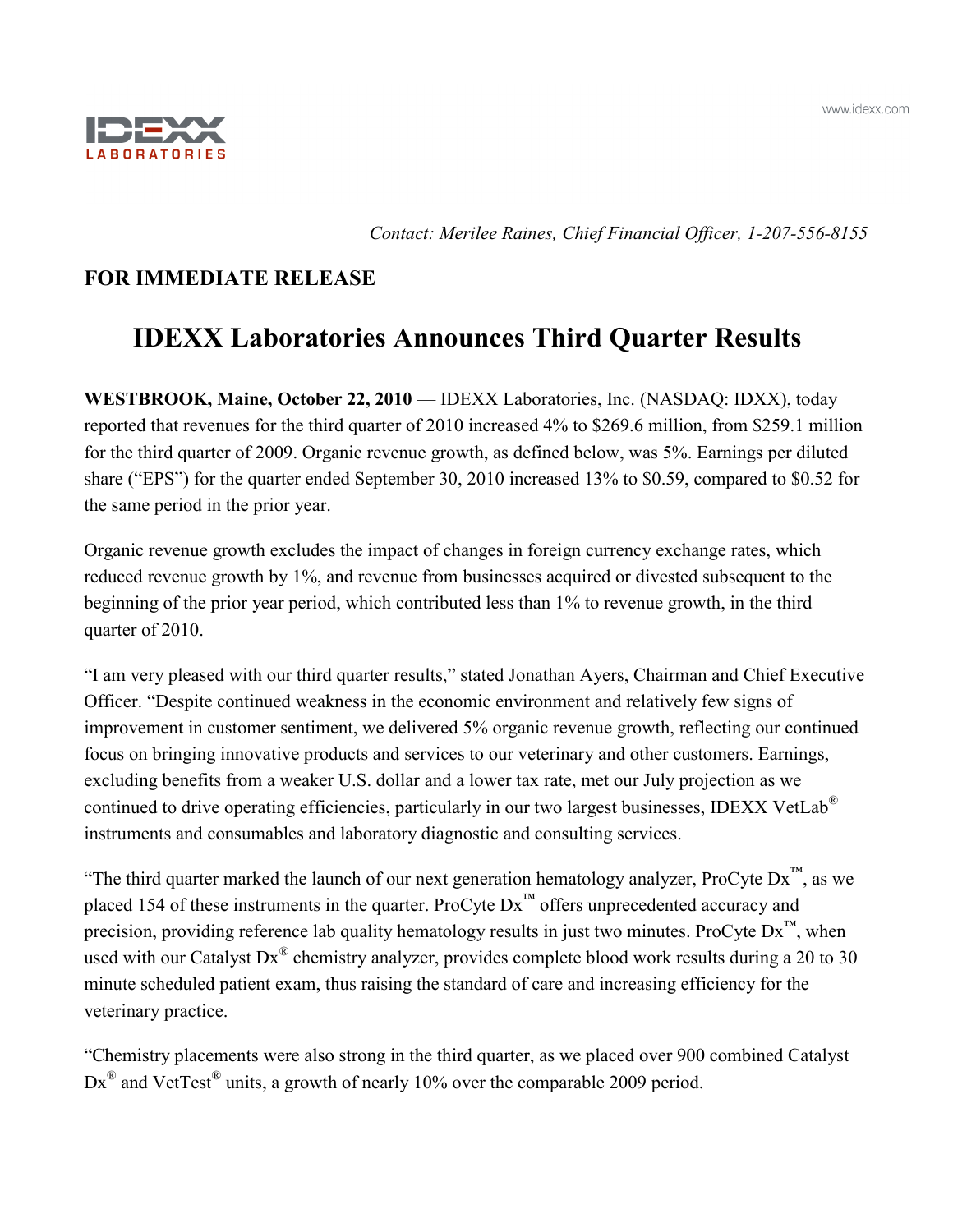IDEXX Announces Third Quarter Results October 22, 2010 Page 2 of 12

"We remain confident in the fundamental strength of our business model and in the long-term growth prospects for our core markets. Based on this, we are establishing initial 2011 guidance that reflects accelerated revenue growth and double-digit earnings growth over our 2010 outlook."

# **Revenue Performance**

Please refer to the table below entitled "Revenues and Revenue Growth Analysis by Product and Service Categories" in conjunction with the following discussion.

**Companion Animal Group**. Companion Animal Group ("CAG") revenues for the third quarter of 2010 were \$222.9 million compared to \$214.5 million for the third quarter of 2009. Incremental revenues attributable to a business acquired in August 2009 contributed less than 1% to revenue growth while changes in foreign currency exchange rates reduced revenue growth by 1%. Organic growth of 4% was primarily the result of higher testing volumes in our laboratory diagnostic and consulting services business and increased sales volumes of IDEXX VetLab® instruments and consumables. The increase in instrument and consumables sales volumes was driven by increased sales of consumables used in our Catalyst Dx<sup>®</sup> instrument and sales of our ProCyte Dx<sup>™</sup> instrument, which we began shipping during the quarter. These favorable impacts were partly offset by a decrease in rapid assay revenue due primarily to changes in distributors' inventory levels. Lower average unit sales prices of our SNAP® tests, due to competitive pressures, also contributed to the decrease in rapid assay revenue.

**Water.** Water segment revenues for the third quarter of 2010 were \$20.0 million compared to \$19.7 million for the third quarter of 2009. Changes in foreign currency exchange rates reduced revenue growth by 1%. Organic revenue growth of 3% was the result of higher Quanti-Tray<sup>®</sup> and Colilert<sup>®</sup> product sales volumes and higher relative sales of Colilert® products in geographies where they are sold at higher average unit sales prices.

**Livestock and Poultry Diagnostics .** Livestock and Poultry Diagnostics ("LPD") revenues for the third quarter of 2010 were \$17.5 million compared to \$15.9 million for the third quarter of 2009. Changes in foreign currency exchange rates reduced revenue growth by 6%. Organic revenue growth of 15% was the result of higher sales volumes of certain swine and bovine tests, partly offset by lower average unit sales prices due to competitive pressures.

# **Additional Operating Results for the Third Quarter**

Gross profit for the third quarter of 2010 increased \$11.7 million, or 9%, to \$142.2 million from \$130.5 million for the third quarter of 2009. As a percentage of total revenue, gross profit increased to 52.7% from 50.4%. The increase in the gross profit percentage was primarily attributable to reduced overall manufacturing costs associated with our IDEXX VetLab® instruments and SNAP® tests. The gross profit percentage was also favorably impacted by lower costs of service in our laboratory diagnostic and consulting services business and lower depreciation on our IDEXX VetLab® instruments placed at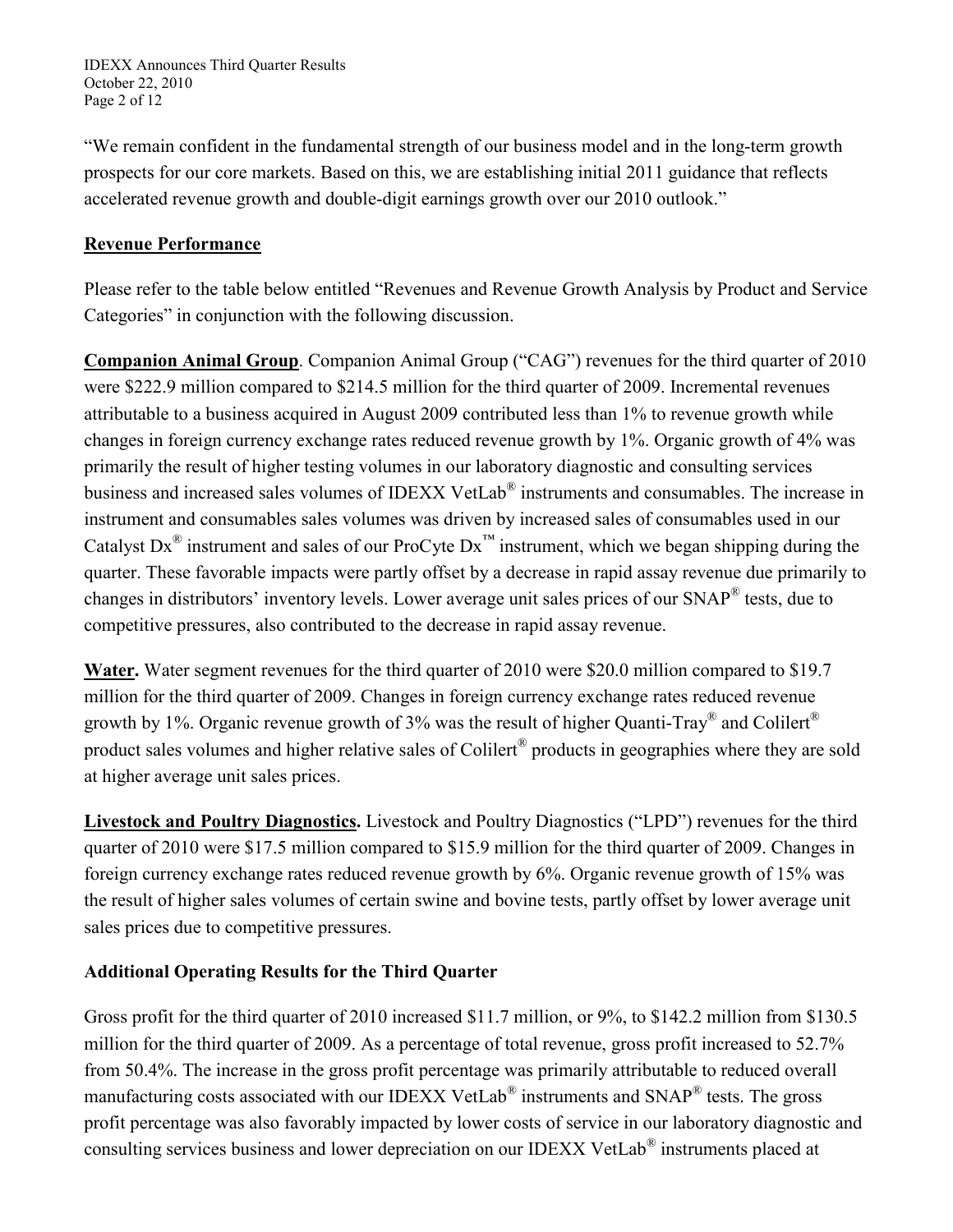IDEXX Announces Third Quarter Results October 22, 2010 Page 3 of 12

customer sites under usage agreements. These favorable effects were partly offset by the net unfavorable impact of changes in foreign currency exchange rates.

Research and development ("R&D") expense for the third quarter of 2010 was \$17.2 million, or 6.4% of revenue, compared to \$16.6 million, or 6.4% of revenue for the third quarter of 2009. The increase in R&D expense was primarily due to increased personnel-related costs.

Selling, general and administrative ("SG&A") expense for the third quarter of 2010 was \$75.2 million, or 27.9% of revenue, compared to \$69.7 million, or 26.9% of revenue, for the third quarter of 2009. The increase in SG&A expense resulted primarily from increased legal and other fees related to the production of documents to the U.S. Federal Trade Commission, increased personnel-related costs and an increase in the bad debt provision in connection with the bankruptcy of one of our U.S. distributors, Professional Veterinary Products, Inc. These increases were partly offset by a milestone payment earned during the quarter related to the sale of product rights in connection with the 2008 disposition of certain pharmaceutical product lines and pharmaceutical assets.

# **Supplementary Analysis of Results**

The accompanying financial tables provide more information concerning our revenue and other operating results for the three and nine months ended September 30, 2010.

# **Outlook for 2010 and 2011**

The Company provides the following updated guidance for the full year of 2010 and preliminary guidance for 2011. This guidance reflects an assumption that the value of the U.S. dollar relative to other currencies will remain at its current level for the balance of 2010 and 2011. Fluctuations in foreign currency exchange rates from current levels could have a significant positive or negative impact on our actual results of operations in both years.

# **2010**

- Revenues are expected to be approximately \$1.10 billion, updated from guidance of \$1.09 to \$1.10 billion provided in July of this year, which represents reported revenue growth of approximately 7% and organic revenue growth of approximately 6%. This tightening of our revenue outlook to the high end of our previous range reflects modest benefits from the weakening of the U.S. dollar against certain currencies since the date of our previous guidance, which are offset by slightly lower organic revenue growth.
- Diluted earnings per share are expected to be in the range of \$2.28 to \$2.31, an increase from our previous guidance of \$2.23 to \$2.28, reflecting currency benefits achieved in the third quarter and anticipated in the fourth quarter as discussed above and third quarter tax benefits from the expiration of certain statutes of limitation.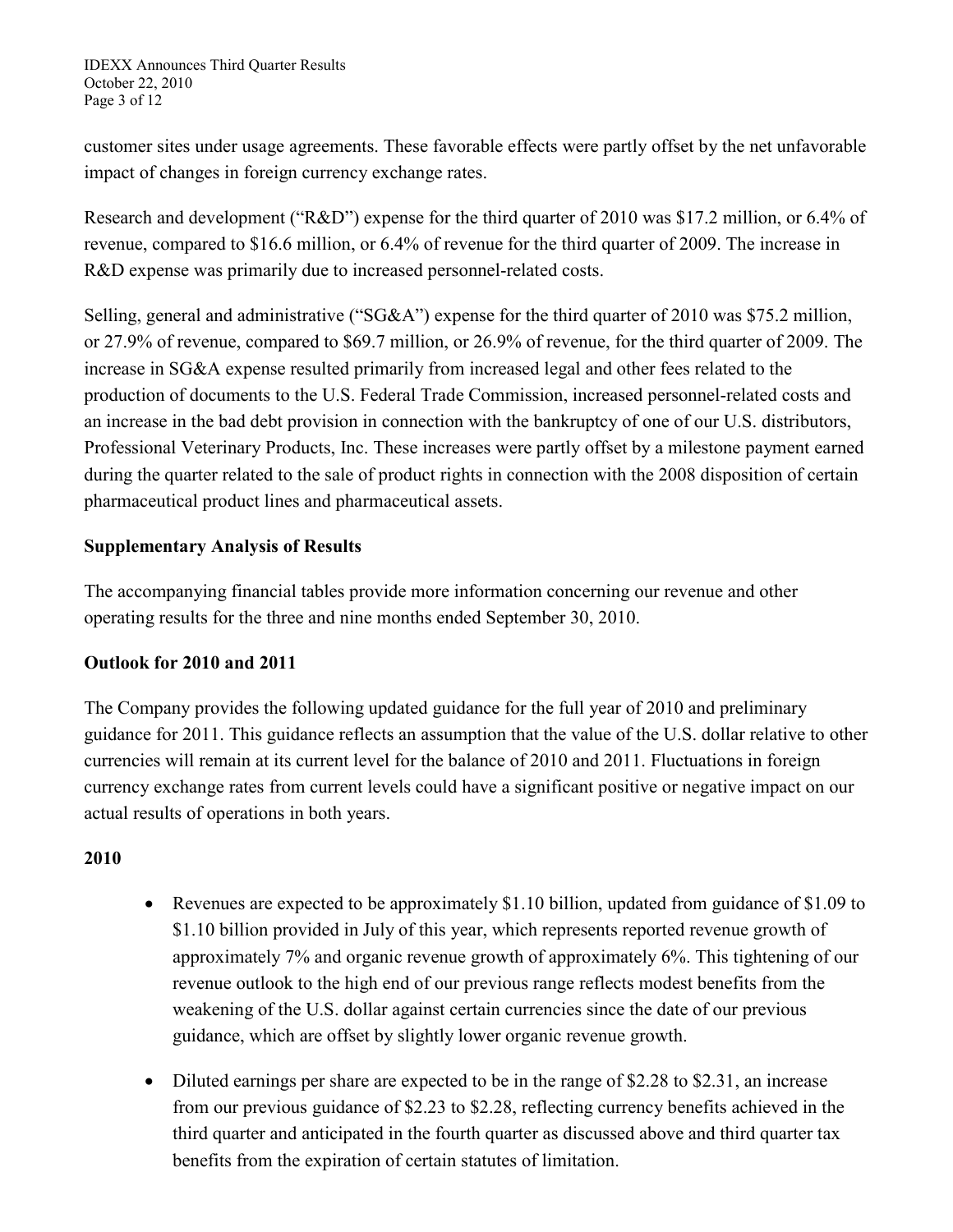IDEXX Announces Third Quarter Results October 22, 2010 Page 4 of 12

• Free cash flow is expected to be approximately  $110\%$  of net income.<sup>[\(1\)](#page-3-0)</sup>

### **2011**

- Revenues are expected to be in the range of \$1.18 to \$1.20 billion, which represents revenue growth of 7% to 9% compared to projected revenue for 2010. Organic revenue growth, adjusted to exclude a projected 1% benefit from foreign currency related changes, is estimated to be in the range of 6% to 8%.
- Diluted earnings per share are expected to be in the range of \$2.55 to \$2.65.

<span id="page-3-0"></span> <sup>(1)</sup> Free cash flow is a non-GAAP measure. It indicates the cash generated from operations and tax benefits attributable to stock option exercises, reduced by investments in fixed assets. We feel free cash flow is a useful measure because it indicates the amount of cash the operations of the business are generating after appropriate reinvestment for recurring investments in fixed assets that are required to operate the business. We believe this is a common financial measure useful to further evaluate the results of operations. With respect to this particular forward-looking projection, the Company is unable to provide a quantitative reconciliation at this time as the inputs to the measurement are difficult to predict and estimate, and are primarily dependent on future events.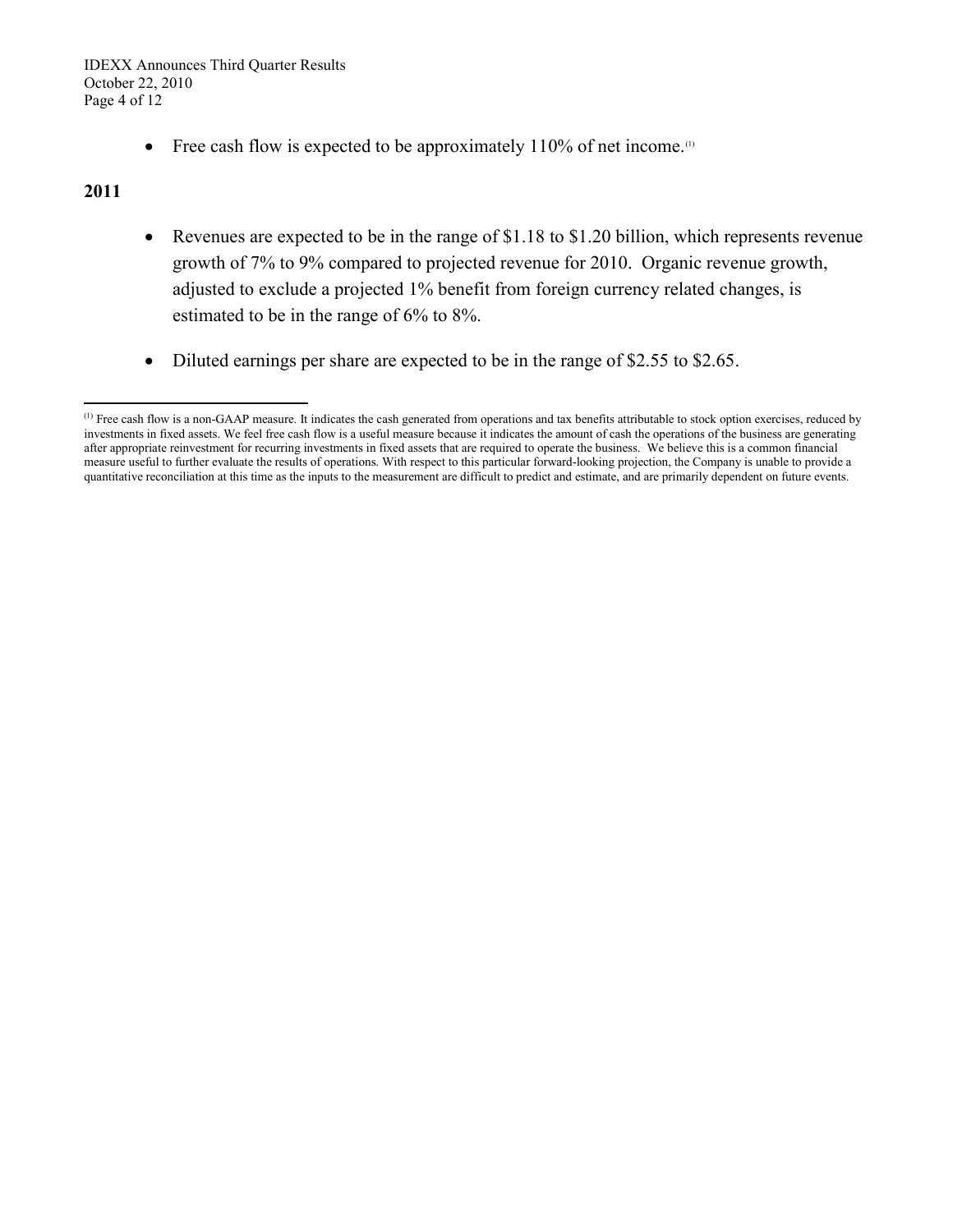IDEXX Announces Third Quarter Results October 22, 2010 Page 5 of 12

### **Conference Call and Webcast Information**

IDEXX will be hosting a conference call today at 9:00 a.m. (eastern) to discuss its third quarter results and management's outlook. To participate in the conference call, dial 1-800-230-1096 or 1-612-332- 0107 and reference confirmation code 174920. An audio replay will be available through October 29, 2010 by dialing 1-320-365-3844 and referencing replay code 174920.

The call will also be available via live or archived webcast on the IDEXX web site at [www.idexx.com.](http://www.idexx.com/)

# **About IDEXX Laboratories, Inc.**

IDEXX Laboratories, Inc. is a leader in pet healthcare innovation, serving practicing veterinarians around the world with a broad range of diagnostic and information technology-based products and services. IDEXX products enhance the ability of veterinarians to provide advanced medical care, improve staff efficiency and to build more economically successful practices. IDEXX is also a worldwide leader in providing livestock and poultry diagnostic tests and tests for the quality and safety of water and milk. Headquartered in Maine, IDEXX Laboratories, Inc. employs more than 4,800 people and offers products to customers in over 100 countries.

### **Note Regarding Forward-Looking Statements**

*This press release contains statements about the Company's business prospects and estimates of the Company's financial results for future periods that are forward-looking statements as defined in the Private Securities Litigation Reform Act of 1995. Forward-looking statements can be identified by the use of words such as "expects," "may," "anticipates," "intends," "would," "will," "plans," "believes," "estimates," "should," and similar words and expressions. These statements are based on management's expectations of future events as of the date of this press release, and the Company assumes no obligation to update any forward-looking statements as a result of new information or future events or developments. Actual results could differ materially from management's expectations. Factors that could cause or contribute to such differences include the following: the Company's ability to develop, manufacture, introduce and market new products and enhancements to existing products*; *the Company's ability to achieve economies of scale in its worldwide network of laboratories; the impact of a weak economy on demand for the Company's products and services; the effectiveness of the Company's sales and marketing activities; the Company's ability to identify acquisition opportunities, complete acquisitions and integrate acquired businesses; disruptions, shortages or pricing changes that affect the Company's purchases of products and materials from third parties, including from sole source suppliers; the Company's ability to manufacture complex biologic products; the effect of government regulation on the Company's business, including government decisions about whether and when to approve the Company's products and decisions regarding labeling, manufacturing and marketing products; the Company's ability to obtain patent and other intellectual property protection for its products, successfully enforce its intellectual property rights and defend itself against third party claims against the Company; the impact of distributor purchasing decisions on sales of the Company's products that are sold through distribution; the impact of competition, technological change, and veterinary hospital consolidation on the markets for the Company's products; changes or trends in veterinary medicine that affect the rate of use of the Company's products and services by veterinarians; the impact of the Company's inexperience in the human point-of-care market; the effects of operations outside the U.S., including from currency fluctuations, different regulatory, political and economic conditions, and different market conditions; the effects of interruptions to the Company's operations due to natural disasters or system failures; the loss of key employees; class action litigation due to stock price volatility; the effect on the Company's stock price if quarterly or annual operations results do not meet expectations of market analysts or investors in future periods; and potential exposures related to our worldwide provision for income taxes. A further description of these and other factors can be found in the Company's Annual Report on Form 10-K for the year ended December 31, 2009*, *and quarterly report on Form 10-Q for the quarter ended June 30, 2010, in the section captioned "Risk Factors."*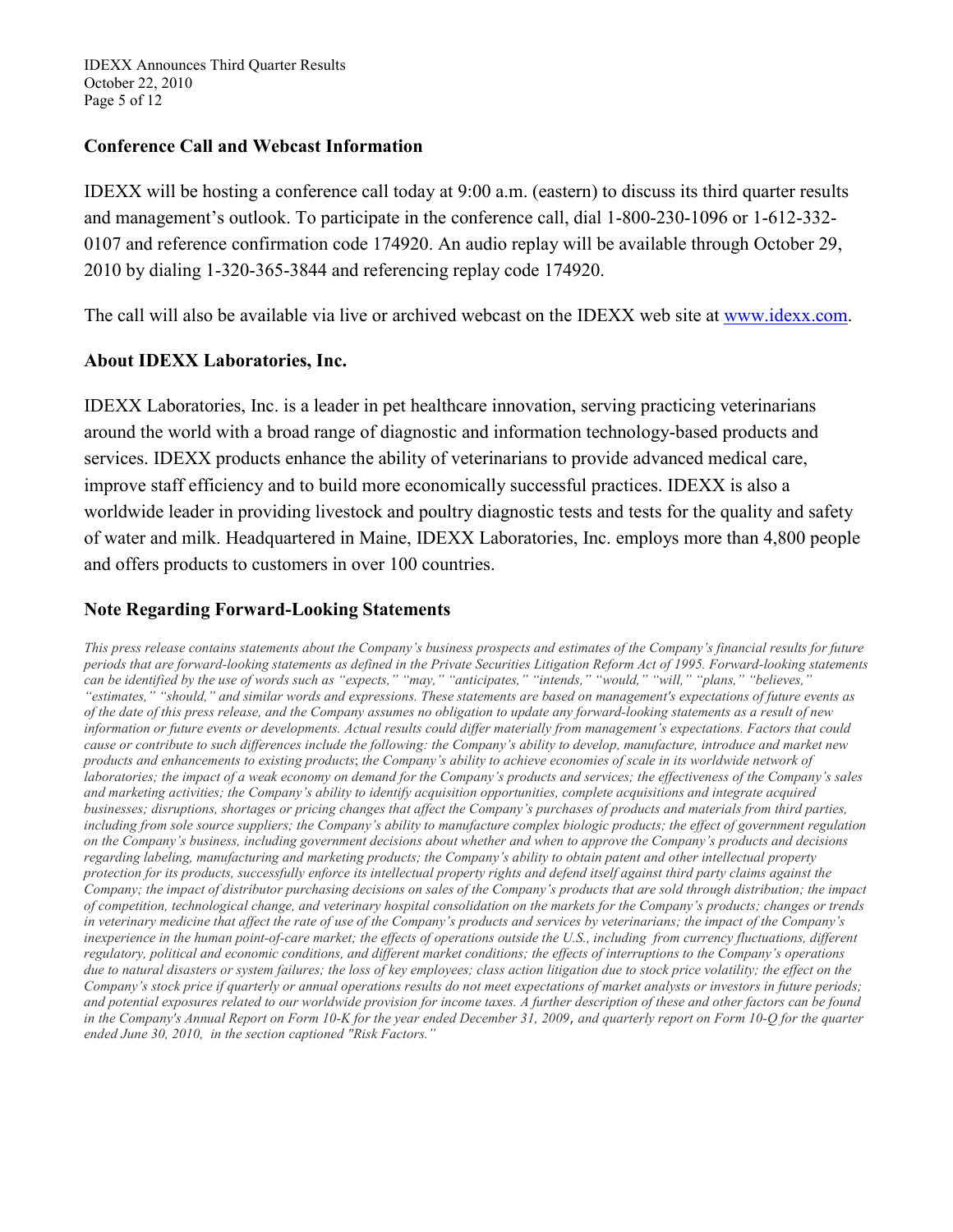#### **IDEXX Laboratories, Inc. and Subsidiaries Consolidated Statement of Operations**

*Amounts in thousands except per share data (Unaudited)*

|                     |                                                     | <b>Three Months Ended</b> |    |               | <b>Nine Months Ended</b> |               |               |               |  |  |
|---------------------|-----------------------------------------------------|---------------------------|----|---------------|--------------------------|---------------|---------------|---------------|--|--|
|                     |                                                     | September 30,             |    | September 30, |                          | September 30, |               | September 30, |  |  |
|                     |                                                     | 2010                      |    | 2009          |                          | 2010          |               | 2009          |  |  |
| <b>Revenue:</b>     | Revenue                                             | \$<br>269,628             | \$ | 259,120       | \$                       | 819,635       | \$            | 761,298       |  |  |
| <b>Expenses and</b> |                                                     |                           |    |               |                          |               |               |               |  |  |
| Income:             | Cost of revenue                                     | 127,421                   |    | 128,643       |                          | 385,783       |               | 367,948       |  |  |
|                     | Gross profit                                        | 142,207                   |    | 130,477       |                          | 433,852       |               | 393,350       |  |  |
|                     | Sales and marketing                                 | 44,486                    |    | 41,504        |                          | 133,069       |               | 124,365       |  |  |
|                     | General and administrative                          | 30,704                    |    | 28,185        |                          | 96,588        |               | 88,047        |  |  |
|                     | Research and development                            | 17,203                    |    | 16,583        |                          | 51,118        |               | 49,116        |  |  |
|                     | Income from operations                              | 49,814                    |    | 44,205        |                          | 153,077       |               | 131,822       |  |  |
|                     | Interest expense, net                               | (551)                     |    | (388)         |                          | (1, 414)      |               | (1,187)       |  |  |
|                     | Income before provision for income taxes            | 49,263                    |    | 43,817        |                          | 151,663       |               | 130,635       |  |  |
|                     | Provision for income taxes                          | 14,548                    |    | 12,281        |                          | 46,723        |               | 39,361        |  |  |
| <b>Net Income:</b>  | Net income                                          | 34,715                    | \$ | 31,536        |                          | 104,940       | \$            | 91,274        |  |  |
|                     | Less: Net income attributable to noncontrolling     |                           |    |               |                          |               |               |               |  |  |
|                     | interest                                            | 21                        |    |               |                          | 27            |               |               |  |  |
|                     | Net income attributable to IDEXX Laboratories, Inc. |                           |    |               |                          |               |               |               |  |  |
|                     | stockholders                                        | \$<br>34,694              | \$ | 31,536        | \$                       | 104,913       | \$            | 91,274        |  |  |
|                     | Earnings per share: Basic                           | \$<br>0.60                | \$ | 0.54          | \$                       | 1.82          | \$            | 1.55          |  |  |
|                     | Earnings per share: Diluted                         | \$<br>0.59                | \$ | 0.52          | \$                       | 1.76          | <sup>\$</sup> | 1.50          |  |  |
|                     | Shares outstanding: Basic                           | 57,620                    |    | 58,656        |                          | 57,799        |               | 58,911        |  |  |
|                     | Shares outstanding: Diluted                         | 59,276                    |    | 60,668        |                          | 59,691        |               | 60,718        |  |  |

# **IDEXX Laboratories, Inc. and Subsidiaries**

**Selected Operating Information** *(Unaudited)*

|                      |                                                         | <b>Three Months Ended</b> |               | <b>Nine Months Ended</b> |               |  |  |  |  |
|----------------------|---------------------------------------------------------|---------------------------|---------------|--------------------------|---------------|--|--|--|--|
|                      |                                                         | September 30,             | September 30, | September 30,            | September 30, |  |  |  |  |
|                      |                                                         | 2010                      | 2009          | 2010                     | 2009          |  |  |  |  |
| Operating            | Gross profit                                            | 52.7%                     | 50.4%         | 52.9%                    | 51.7%         |  |  |  |  |
| Ratios (as a         | Sales, marketing, general and                           |                           |               |                          |               |  |  |  |  |
| percentage of        | administrative expense                                  | 27.9%                     | 26.9%         | 28.0%                    | 27.9%         |  |  |  |  |
| revenue):            | Research and development expense                        | 6.4%                      | $6.4\%$       | $6.2\%$                  | 6.5%          |  |  |  |  |
|                      | Income from operations $(1)$                            | 18.5%                     | 17.1%         | 18.7%                    | 17.3%         |  |  |  |  |
| <b>International</b> | International revenue <i>(in thousands)</i>             | \$.<br>106,713            | 102,044<br>ъ. | 329,073<br>S.            | 298,456<br>S  |  |  |  |  |
| <b>Revenue:</b>      | International revenue as percentage of<br>total revenue | 39.6%                     | 39.4%         | 40.1%                    | 39.2%         |  |  |  |  |

(1) The sum of individual items may not equal the total due to rounding.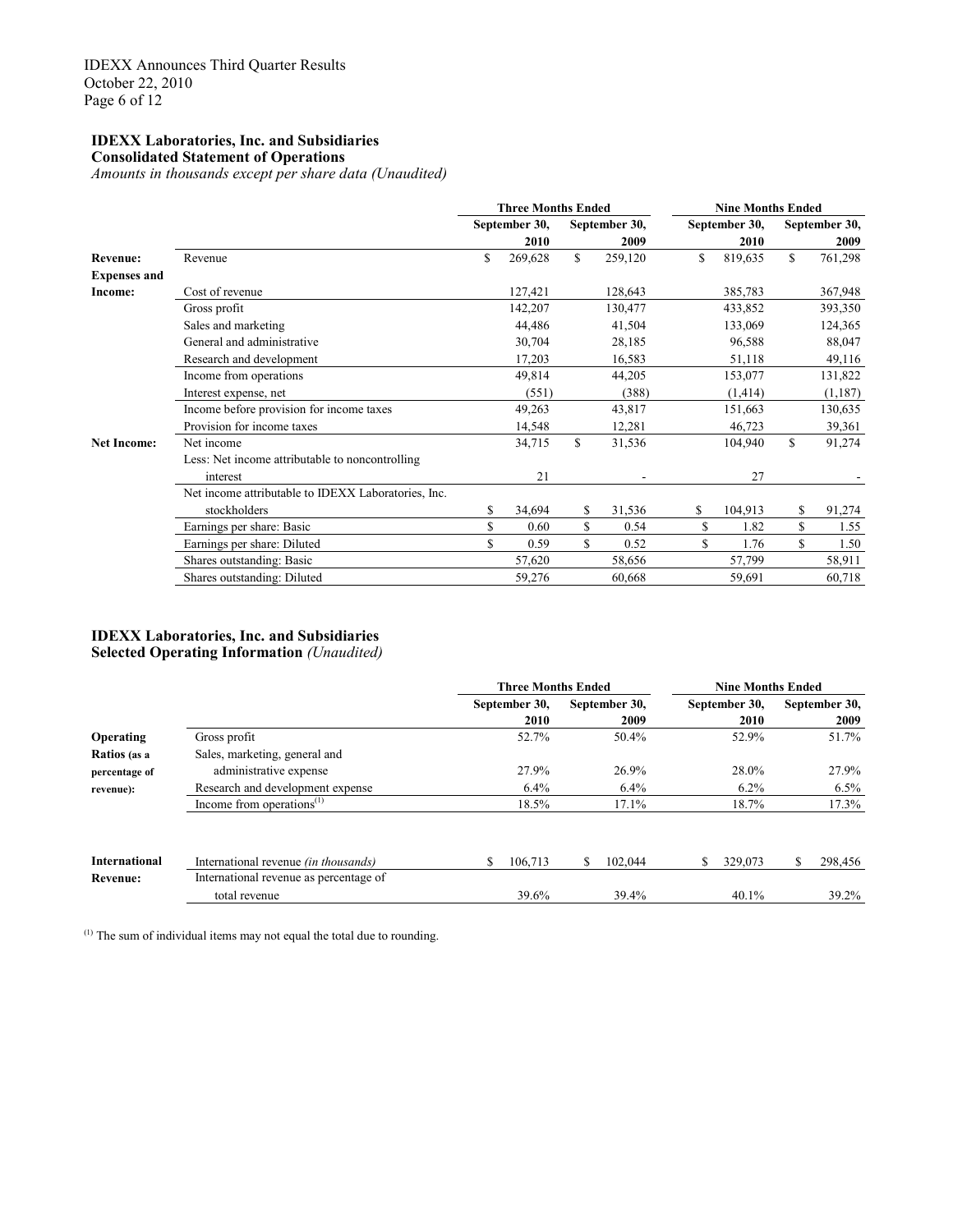**Segment Information**

*Amounts in thousands (Unaudited)*

| September 30,<br>September 30,<br>September 30,<br>September 30,<br>2010<br>2010<br>2009<br>2009<br>$\mathbf S$<br>\$<br>CAG<br>222,909<br>$\mathbb{S}$<br>\$<br>676,646<br>625,442<br><b>Revenue:</b><br>214,461<br>Water<br>20,044<br>19,691<br>57,356<br>54,707<br><b>LPD</b><br>17,476<br>53,848<br>15,943<br>56,577<br>Other<br>9,199<br>9,025<br>27,301<br>29,056<br>$\mathbb{S}$<br>269,628<br>\$<br>259,120<br>\$<br>819,635<br>\$<br>761,298<br>Total<br><b>Gross Profit:</b><br>CAG<br>S<br>105,234<br>\$<br>310,010<br>113,561<br>\$<br>\$<br>346,523<br>Water<br>36,071<br>12,628<br>12,251<br>35,961<br><b>LPD</b><br>11,446<br>9,257<br>38,025<br>35,664<br>Other<br>4,579<br>3,721<br>12,980<br>11,462<br>Unallocated<br>253<br>(7)<br>14<br>253<br>\$<br>142,207<br>$\mathbf S$<br>433,852<br>\$<br>130,477<br>Total<br><b>Income from</b><br>CAG<br>\$<br>38,831<br>\$<br>38,002<br>\$<br>106,993<br><b>Operations:</b><br>\$<br>123,477<br>Water<br>8,698<br>8,416<br>23,738<br>24,336<br><b>LPD</b><br>3,042<br>944<br>11,964<br>11,002<br>Other<br>1,376<br>(244)<br>1,838<br>(145)<br>(2,913)<br>Unallocated<br>(2, 133)<br>(7,940)<br>(10, 364)<br>$\mathbf S$<br>$\mathbf S$<br>$\mathbf S$<br>\$<br>49,814<br>44,205<br>153,077<br>131,822<br>Total<br><b>Gross Profit</b><br>(as a percentage<br>50.9%<br>CAG<br>49.1%<br>51.2%<br>49.6%<br>of revenue):<br>Water<br>63.0%<br>62.2%<br>62.9%<br>65.7%<br><b>LPD</b><br>65.5%<br>58.1%<br>67.2%<br>66.2%<br>Other<br>49.8%<br>41.2%<br>44.7%<br>42.0%<br>50.4%<br>52.9%<br>Total<br>52.7%<br>51.7%<br><b>Income from</b><br><b>Operations</b><br>(as a percentage<br>CAG<br>17.4%<br>17.7%<br>18.2%<br>17.1%<br>of revenue):<br>Water<br>43.4%<br>42.7%<br>41.4%<br>44.5%<br><b>LPD</b><br>5.9%<br>17.4%<br>21.1%<br>20.4%<br>15.0%<br>$(2.7\%)$<br>6.3%<br>Other<br>$(0.5\%)$<br>17.1%<br>18.7%<br>Total<br>18.5%<br>17.3% |  | <b>Three Months Ended</b> |  | <b>Nine Months Ended</b> |  |         |
|-----------------------------------------------------------------------------------------------------------------------------------------------------------------------------------------------------------------------------------------------------------------------------------------------------------------------------------------------------------------------------------------------------------------------------------------------------------------------------------------------------------------------------------------------------------------------------------------------------------------------------------------------------------------------------------------------------------------------------------------------------------------------------------------------------------------------------------------------------------------------------------------------------------------------------------------------------------------------------------------------------------------------------------------------------------------------------------------------------------------------------------------------------------------------------------------------------------------------------------------------------------------------------------------------------------------------------------------------------------------------------------------------------------------------------------------------------------------------------------------------------------------------------------------------------------------------------------------------------------------------------------------------------------------------------------------------------------------------------------------------------------------------------------------------------------------------------------------------------------------------------------------------------|--|---------------------------|--|--------------------------|--|---------|
|                                                                                                                                                                                                                                                                                                                                                                                                                                                                                                                                                                                                                                                                                                                                                                                                                                                                                                                                                                                                                                                                                                                                                                                                                                                                                                                                                                                                                                                                                                                                                                                                                                                                                                                                                                                                                                                                                                     |  |                           |  |                          |  |         |
|                                                                                                                                                                                                                                                                                                                                                                                                                                                                                                                                                                                                                                                                                                                                                                                                                                                                                                                                                                                                                                                                                                                                                                                                                                                                                                                                                                                                                                                                                                                                                                                                                                                                                                                                                                                                                                                                                                     |  |                           |  |                          |  |         |
|                                                                                                                                                                                                                                                                                                                                                                                                                                                                                                                                                                                                                                                                                                                                                                                                                                                                                                                                                                                                                                                                                                                                                                                                                                                                                                                                                                                                                                                                                                                                                                                                                                                                                                                                                                                                                                                                                                     |  |                           |  |                          |  |         |
|                                                                                                                                                                                                                                                                                                                                                                                                                                                                                                                                                                                                                                                                                                                                                                                                                                                                                                                                                                                                                                                                                                                                                                                                                                                                                                                                                                                                                                                                                                                                                                                                                                                                                                                                                                                                                                                                                                     |  |                           |  |                          |  |         |
|                                                                                                                                                                                                                                                                                                                                                                                                                                                                                                                                                                                                                                                                                                                                                                                                                                                                                                                                                                                                                                                                                                                                                                                                                                                                                                                                                                                                                                                                                                                                                                                                                                                                                                                                                                                                                                                                                                     |  |                           |  |                          |  |         |
|                                                                                                                                                                                                                                                                                                                                                                                                                                                                                                                                                                                                                                                                                                                                                                                                                                                                                                                                                                                                                                                                                                                                                                                                                                                                                                                                                                                                                                                                                                                                                                                                                                                                                                                                                                                                                                                                                                     |  |                           |  |                          |  |         |
|                                                                                                                                                                                                                                                                                                                                                                                                                                                                                                                                                                                                                                                                                                                                                                                                                                                                                                                                                                                                                                                                                                                                                                                                                                                                                                                                                                                                                                                                                                                                                                                                                                                                                                                                                                                                                                                                                                     |  |                           |  |                          |  |         |
|                                                                                                                                                                                                                                                                                                                                                                                                                                                                                                                                                                                                                                                                                                                                                                                                                                                                                                                                                                                                                                                                                                                                                                                                                                                                                                                                                                                                                                                                                                                                                                                                                                                                                                                                                                                                                                                                                                     |  |                           |  |                          |  |         |
|                                                                                                                                                                                                                                                                                                                                                                                                                                                                                                                                                                                                                                                                                                                                                                                                                                                                                                                                                                                                                                                                                                                                                                                                                                                                                                                                                                                                                                                                                                                                                                                                                                                                                                                                                                                                                                                                                                     |  |                           |  |                          |  |         |
|                                                                                                                                                                                                                                                                                                                                                                                                                                                                                                                                                                                                                                                                                                                                                                                                                                                                                                                                                                                                                                                                                                                                                                                                                                                                                                                                                                                                                                                                                                                                                                                                                                                                                                                                                                                                                                                                                                     |  |                           |  |                          |  |         |
|                                                                                                                                                                                                                                                                                                                                                                                                                                                                                                                                                                                                                                                                                                                                                                                                                                                                                                                                                                                                                                                                                                                                                                                                                                                                                                                                                                                                                                                                                                                                                                                                                                                                                                                                                                                                                                                                                                     |  |                           |  |                          |  |         |
|                                                                                                                                                                                                                                                                                                                                                                                                                                                                                                                                                                                                                                                                                                                                                                                                                                                                                                                                                                                                                                                                                                                                                                                                                                                                                                                                                                                                                                                                                                                                                                                                                                                                                                                                                                                                                                                                                                     |  |                           |  |                          |  |         |
|                                                                                                                                                                                                                                                                                                                                                                                                                                                                                                                                                                                                                                                                                                                                                                                                                                                                                                                                                                                                                                                                                                                                                                                                                                                                                                                                                                                                                                                                                                                                                                                                                                                                                                                                                                                                                                                                                                     |  |                           |  |                          |  | 393,350 |
|                                                                                                                                                                                                                                                                                                                                                                                                                                                                                                                                                                                                                                                                                                                                                                                                                                                                                                                                                                                                                                                                                                                                                                                                                                                                                                                                                                                                                                                                                                                                                                                                                                                                                                                                                                                                                                                                                                     |  |                           |  |                          |  |         |
|                                                                                                                                                                                                                                                                                                                                                                                                                                                                                                                                                                                                                                                                                                                                                                                                                                                                                                                                                                                                                                                                                                                                                                                                                                                                                                                                                                                                                                                                                                                                                                                                                                                                                                                                                                                                                                                                                                     |  |                           |  |                          |  |         |
|                                                                                                                                                                                                                                                                                                                                                                                                                                                                                                                                                                                                                                                                                                                                                                                                                                                                                                                                                                                                                                                                                                                                                                                                                                                                                                                                                                                                                                                                                                                                                                                                                                                                                                                                                                                                                                                                                                     |  |                           |  |                          |  |         |
|                                                                                                                                                                                                                                                                                                                                                                                                                                                                                                                                                                                                                                                                                                                                                                                                                                                                                                                                                                                                                                                                                                                                                                                                                                                                                                                                                                                                                                                                                                                                                                                                                                                                                                                                                                                                                                                                                                     |  |                           |  |                          |  |         |
|                                                                                                                                                                                                                                                                                                                                                                                                                                                                                                                                                                                                                                                                                                                                                                                                                                                                                                                                                                                                                                                                                                                                                                                                                                                                                                                                                                                                                                                                                                                                                                                                                                                                                                                                                                                                                                                                                                     |  |                           |  |                          |  |         |
|                                                                                                                                                                                                                                                                                                                                                                                                                                                                                                                                                                                                                                                                                                                                                                                                                                                                                                                                                                                                                                                                                                                                                                                                                                                                                                                                                                                                                                                                                                                                                                                                                                                                                                                                                                                                                                                                                                     |  |                           |  |                          |  |         |
|                                                                                                                                                                                                                                                                                                                                                                                                                                                                                                                                                                                                                                                                                                                                                                                                                                                                                                                                                                                                                                                                                                                                                                                                                                                                                                                                                                                                                                                                                                                                                                                                                                                                                                                                                                                                                                                                                                     |  |                           |  |                          |  |         |
|                                                                                                                                                                                                                                                                                                                                                                                                                                                                                                                                                                                                                                                                                                                                                                                                                                                                                                                                                                                                                                                                                                                                                                                                                                                                                                                                                                                                                                                                                                                                                                                                                                                                                                                                                                                                                                                                                                     |  |                           |  |                          |  |         |
|                                                                                                                                                                                                                                                                                                                                                                                                                                                                                                                                                                                                                                                                                                                                                                                                                                                                                                                                                                                                                                                                                                                                                                                                                                                                                                                                                                                                                                                                                                                                                                                                                                                                                                                                                                                                                                                                                                     |  |                           |  |                          |  |         |
|                                                                                                                                                                                                                                                                                                                                                                                                                                                                                                                                                                                                                                                                                                                                                                                                                                                                                                                                                                                                                                                                                                                                                                                                                                                                                                                                                                                                                                                                                                                                                                                                                                                                                                                                                                                                                                                                                                     |  |                           |  |                          |  |         |
|                                                                                                                                                                                                                                                                                                                                                                                                                                                                                                                                                                                                                                                                                                                                                                                                                                                                                                                                                                                                                                                                                                                                                                                                                                                                                                                                                                                                                                                                                                                                                                                                                                                                                                                                                                                                                                                                                                     |  |                           |  |                          |  |         |
|                                                                                                                                                                                                                                                                                                                                                                                                                                                                                                                                                                                                                                                                                                                                                                                                                                                                                                                                                                                                                                                                                                                                                                                                                                                                                                                                                                                                                                                                                                                                                                                                                                                                                                                                                                                                                                                                                                     |  |                           |  |                          |  |         |
|                                                                                                                                                                                                                                                                                                                                                                                                                                                                                                                                                                                                                                                                                                                                                                                                                                                                                                                                                                                                                                                                                                                                                                                                                                                                                                                                                                                                                                                                                                                                                                                                                                                                                                                                                                                                                                                                                                     |  |                           |  |                          |  |         |
|                                                                                                                                                                                                                                                                                                                                                                                                                                                                                                                                                                                                                                                                                                                                                                                                                                                                                                                                                                                                                                                                                                                                                                                                                                                                                                                                                                                                                                                                                                                                                                                                                                                                                                                                                                                                                                                                                                     |  |                           |  |                          |  |         |
|                                                                                                                                                                                                                                                                                                                                                                                                                                                                                                                                                                                                                                                                                                                                                                                                                                                                                                                                                                                                                                                                                                                                                                                                                                                                                                                                                                                                                                                                                                                                                                                                                                                                                                                                                                                                                                                                                                     |  |                           |  |                          |  |         |
|                                                                                                                                                                                                                                                                                                                                                                                                                                                                                                                                                                                                                                                                                                                                                                                                                                                                                                                                                                                                                                                                                                                                                                                                                                                                                                                                                                                                                                                                                                                                                                                                                                                                                                                                                                                                                                                                                                     |  |                           |  |                          |  |         |
|                                                                                                                                                                                                                                                                                                                                                                                                                                                                                                                                                                                                                                                                                                                                                                                                                                                                                                                                                                                                                                                                                                                                                                                                                                                                                                                                                                                                                                                                                                                                                                                                                                                                                                                                                                                                                                                                                                     |  |                           |  |                          |  |         |
|                                                                                                                                                                                                                                                                                                                                                                                                                                                                                                                                                                                                                                                                                                                                                                                                                                                                                                                                                                                                                                                                                                                                                                                                                                                                                                                                                                                                                                                                                                                                                                                                                                                                                                                                                                                                                                                                                                     |  |                           |  |                          |  |         |
|                                                                                                                                                                                                                                                                                                                                                                                                                                                                                                                                                                                                                                                                                                                                                                                                                                                                                                                                                                                                                                                                                                                                                                                                                                                                                                                                                                                                                                                                                                                                                                                                                                                                                                                                                                                                                                                                                                     |  |                           |  |                          |  |         |
|                                                                                                                                                                                                                                                                                                                                                                                                                                                                                                                                                                                                                                                                                                                                                                                                                                                                                                                                                                                                                                                                                                                                                                                                                                                                                                                                                                                                                                                                                                                                                                                                                                                                                                                                                                                                                                                                                                     |  |                           |  |                          |  |         |
|                                                                                                                                                                                                                                                                                                                                                                                                                                                                                                                                                                                                                                                                                                                                                                                                                                                                                                                                                                                                                                                                                                                                                                                                                                                                                                                                                                                                                                                                                                                                                                                                                                                                                                                                                                                                                                                                                                     |  |                           |  |                          |  |         |
|                                                                                                                                                                                                                                                                                                                                                                                                                                                                                                                                                                                                                                                                                                                                                                                                                                                                                                                                                                                                                                                                                                                                                                                                                                                                                                                                                                                                                                                                                                                                                                                                                                                                                                                                                                                                                                                                                                     |  |                           |  |                          |  |         |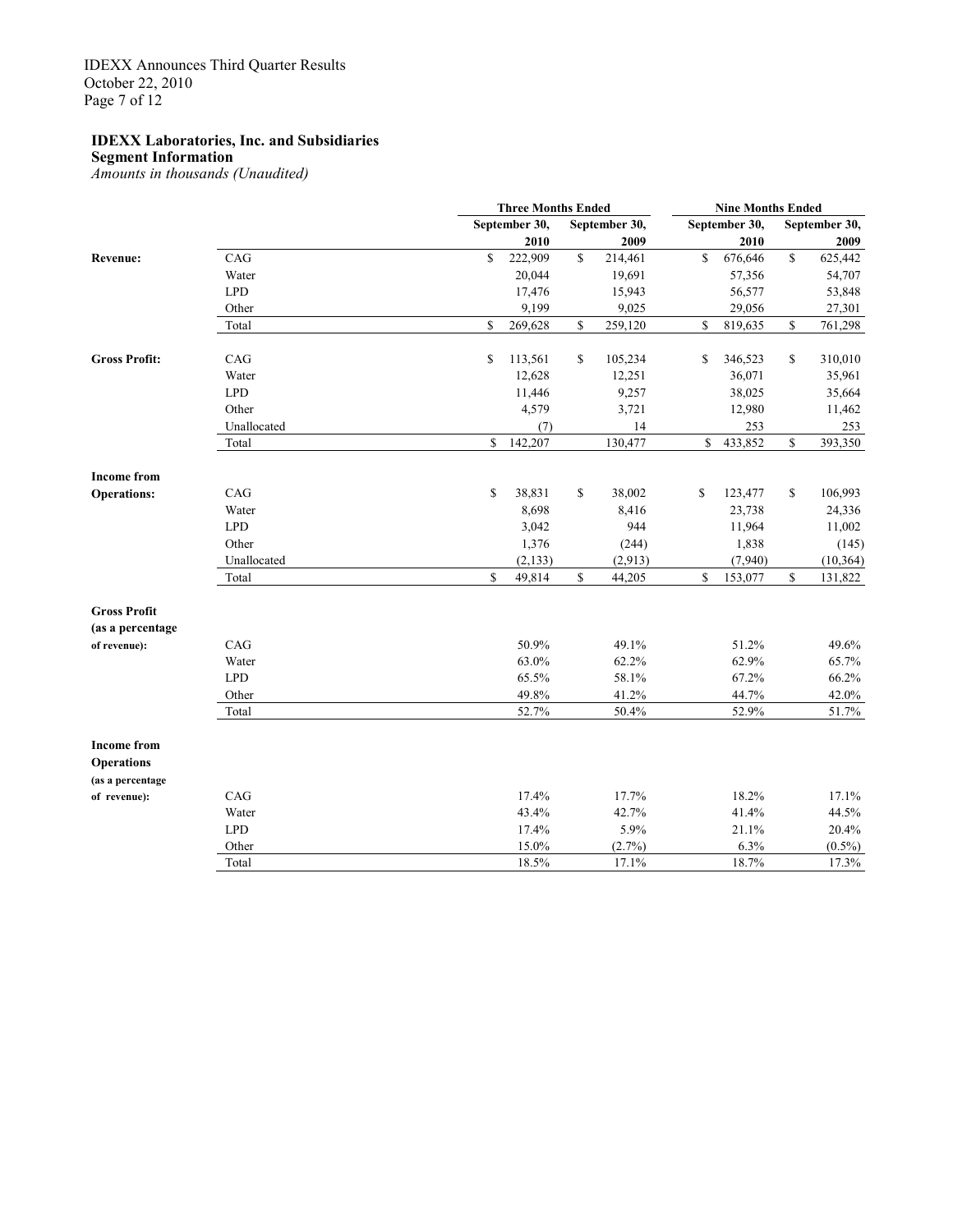**Revenues and Revenue Growth Analysis by Product and Service Categories**

*Amounts in thousands (Unaudited)*

| <b>Three Months Ended</b> |    |                              |   |                              |      |                         |                      |                                                             |                                                                         |                                                                                                            |  |  |  |
|---------------------------|----|------------------------------|---|------------------------------|------|-------------------------|----------------------|-------------------------------------------------------------|-------------------------------------------------------------------------|------------------------------------------------------------------------------------------------------------|--|--|--|
| <b>Net Revenue</b>        |    | <b>September</b><br>30, 2010 |   | <b>September</b><br>30, 2009 |      | <b>Dollar</b><br>Change | Percentage<br>Change | Percentage<br><b>Change from</b><br>Curreney <sup>(1)</sup> | Percentage<br><b>Change from</b><br>Acquisitions/<br>Divestitures $(2)$ | Percentage<br><b>Change Net of</b><br>Acquisitions/<br><b>Divestitures</b><br>and Currency<br>Effect $(3)$ |  |  |  |
| CAG                       | \$ | 222,909                      | S | 214,461                      | - \$ | 8,448                   | $3.9\%$              | $(0.9\%)$                                                   | $0.4\%$                                                                 | $4.4\%$                                                                                                    |  |  |  |
| Water                     |    | 20,044                       |   | 19,691                       |      | 353                     | $1.8\%$              | $(1.0\%)$                                                   |                                                                         | 2.8%                                                                                                       |  |  |  |
| <b>LPD</b>                |    | 17,476                       |   | 15,943                       |      | 1,533                   | $9.6\%$              | $(5.8\%)$                                                   | $\sim$                                                                  | $15.4\%$                                                                                                   |  |  |  |
| Other                     |    | 9.199                        |   | 9,025                        |      | 174                     | $1.9\%$              | $(0.7\%)$                                                   |                                                                         | $2.6\%$                                                                                                    |  |  |  |
| Total                     | Φ  | 269,628                      |   | 259,120                      |      | 10,508                  | $4.1\%$              | $(1.2\%)$                                                   | $0.4\%$                                                                 | 4.9%                                                                                                       |  |  |  |

|                                                              |                              |    |                       |    | <b>Three Months Ended</b> |                      |                                                               |                                                                         |                                                                                                                     |
|--------------------------------------------------------------|------------------------------|----|-----------------------|----|---------------------------|----------------------|---------------------------------------------------------------|-------------------------------------------------------------------------|---------------------------------------------------------------------------------------------------------------------|
| <b>Net CAG Revenue</b>                                       | <b>September</b><br>30, 2010 |    | September<br>30, 2009 |    | <b>Dollar</b><br>Change   | Percentage<br>Change | Percentage<br><b>Change from</b><br>$Currence$ <sup>(1)</sup> | Percentage<br><b>Change from</b><br>Acquisitions/<br>Divestitures $(2)$ | Percentage<br><b>Change Net of</b><br>Acquisitions/<br><b>Divestitures</b><br>and Currency<br>Effect <sup>(3)</sup> |
| Instruments and consumables                                  | \$<br>88,481                 | -S | 83,922                | -S | 4,559                     | 5.4%                 | $(1.2\%)$                                                     | -                                                                       | $6.6\%$                                                                                                             |
| Rapid assay products<br>Laboratory diagnostic and consulting | 35,576                       |    | 37,753                |    | (2,177)                   | $(5.8\%)$            | $(0.4\%)$                                                     |                                                                         | $(5.4\%)$                                                                                                           |
| services<br>Practice information systems and                 | 82,534                       |    | 76.419                |    | 6,115                     | $8.0\%$              | $(1.1\%)$                                                     | $1.1\%$                                                                 | $8.0\%$                                                                                                             |
| digital radiography                                          | 16,318                       |    | 16,367                |    | (49)                      | $(0.3\%)$            | $0.0\%$                                                       | $0.7\%$                                                                 | $(1.0\%)$                                                                                                           |
| Net CAG revenue                                              | 222,909                      |    | 214,461               |    | 8,448                     | $3.9\%$              | $(0.9\%)$                                                     | $0.4\%$                                                                 | $4.4\%$                                                                                                             |

 $<sup>(1)</sup>$  The percentage change from currency is a non-GAAP measure. It represents the percentage change in revenue resulting from the difference between the</sup> average exchange rates during the three months ended September 30, 2010 and the same period of the prior year applied to foreign currency denominated revenues for the three months ended September 30, 2010.

 $^{(2)}$  Represents the percentage change in revenue during the three months ended September 30, 2010 compared to the three months ended September 30, 2009 attributed to incremental revenues from businesses acquired or revenues lost from businesses divested or discontinued subsequent to June 30, 2009.

(3) Organic Growth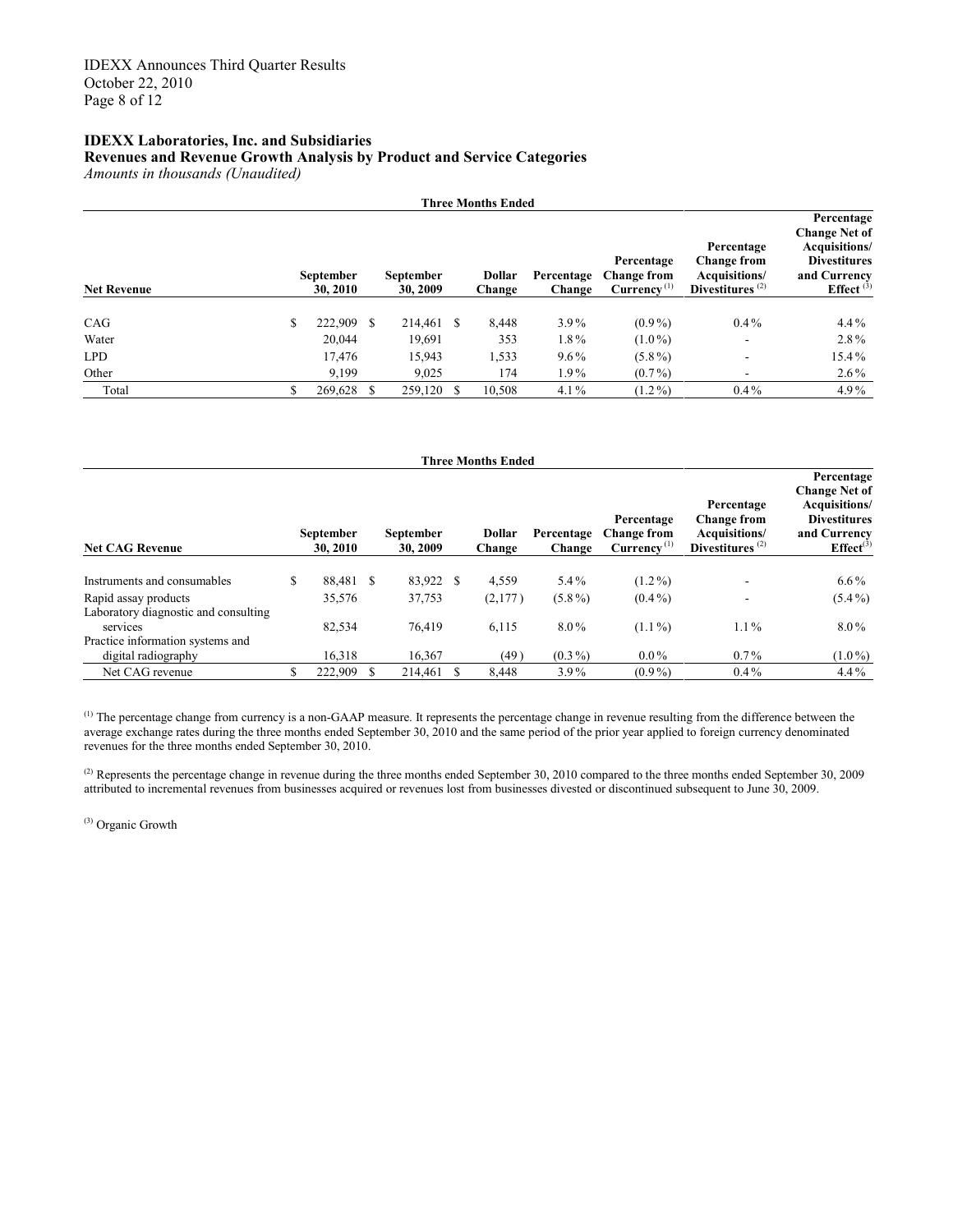#### **IDEXX Laboratories, Inc. and Subsidiaries Revenues and Revenue Growth Analysis by Product and Service Categories**

*Amounts in thousands (Unaudited)*

|                    | <b>Nine Months Ended</b> |                       |    |                       |     |                  |                      |                                                             |                                                                         |                                                                                                            |  |  |  |  |
|--------------------|--------------------------|-----------------------|----|-----------------------|-----|------------------|----------------------|-------------------------------------------------------------|-------------------------------------------------------------------------|------------------------------------------------------------------------------------------------------------|--|--|--|--|
| <b>Net Revenue</b> |                          | September<br>30, 2010 |    | September<br>30, 2009 |     | Dollar<br>Change | Percentage<br>Change | Percentage<br><b>Change from</b><br>Currence <sup>(1)</sup> | Percentage<br><b>Change from</b><br>Acquisitions/<br>Divestitures $(2)$ | Percentage<br><b>Change Net of</b><br>Acquisitions/<br><b>Divestitures</b><br>and Currency<br>Effect $(3)$ |  |  |  |  |
| CAG                | \$                       | 676,646               | -S | 625,442               | - S | 51,204           | 8.2%                 | $1.0\%$                                                     | $0.6\%$                                                                 | $6.6\%$                                                                                                    |  |  |  |  |
| Water              |                          | 57,356                |    | 54,707                |     | 2,649            | 4.8%                 | $1.2\%$                                                     | $\overline{\phantom{a}}$                                                | $3.6\%$                                                                                                    |  |  |  |  |
| <b>LPD</b>         |                          | 56,577                |    | 53,848                |     | 2,729            | $5.1\%$              | $(1.2\%)$                                                   | $\sim$                                                                  | $6.3\%$                                                                                                    |  |  |  |  |
| Other              |                          | 29,056                |    | 27,301                |     | 1,755            | $6.4\%$              | $0.1\%$                                                     |                                                                         | $6.3\%$                                                                                                    |  |  |  |  |
| Total              | \$                       | 819,635               |    | 761,298               |     | 58,337           | $7.7\%$              | $0.8\%$                                                     | $0.5\%$                                                                 | $6.4\%$                                                                                                    |  |  |  |  |

|                                                              |   |                              |    |                              |    | <b>Nine Months Ended</b> |                      |                                                               |                                                                            |                                                                                                                     |
|--------------------------------------------------------------|---|------------------------------|----|------------------------------|----|--------------------------|----------------------|---------------------------------------------------------------|----------------------------------------------------------------------------|---------------------------------------------------------------------------------------------------------------------|
| <b>Net CAG Revenue</b>                                       |   | <b>September</b><br>30, 2010 |    | <b>September</b><br>30, 2009 |    | <b>Dollar</b><br>Change  | Percentage<br>Change | Percentage<br><b>Change from</b><br>$Curreney$ <sup>(1)</sup> | Percentage<br><b>Change from</b><br>Acquisitions/<br>Divestitures $^{(2)}$ | Percentage<br><b>Change Net of</b><br>Acquisitions/<br><b>Divestitures</b><br>and Currency<br>Effect <sup>(3)</sup> |
| Instruments and consumables                                  | S | 258,318                      | -S | 239,889                      | -S | 18,429                   | $7.7\%$              | $0.5\%$                                                       |                                                                            | $7.2\%$                                                                                                             |
| Rapid assay products<br>Laboratory diagnostic and consulting |   | 115,500                      |    | 116,997                      |    | (1,497)                  | $(1.3\%)$            | $0.4\%$                                                       | $\overline{\phantom{a}}$                                                   | $(1.7\%)$                                                                                                           |
| services<br>Practice information systems and                 |   | 248,422                      |    | 222,987                      |    | 25,435                   | 11.4%                | $1.6\%$                                                       | $1.6\%$                                                                    | 8.2%                                                                                                                |
| digital radiography                                          |   | 54,406                       |    | 45,515                       |    | 8,891                    | $19.5\%$             | $1.1\%$                                                       | $0.8\%$                                                                    | $17.6\%$                                                                                                            |
| Pharmaceutical products                                      |   |                              |    | 54                           |    | (54)                     | $(100.0\%)$          | $\overline{\phantom{a}}$                                      | $(100.0\%)$                                                                | $\overline{\phantom{a}}$                                                                                            |
| Net CAG revenue                                              | S | 676,646                      | S  | 625,442                      | S  | 51,204                   | 8.2%                 | $1.0\%$                                                       | $0.6\%$                                                                    | $6.6\%$                                                                                                             |

(1) The percentage change from currency is a non-GAAP measure. It represents the percentage change in revenue resulting from the difference between the average exchange rates during the nine months ended September 30, 2010 and the same period of the prior year applied to foreign currency denominated revenues for the nine months ended September 30, 2010.

<sup>(2)</sup> Represents the percentage change in revenue during the nine months ended September 30, 2010 compared to the nine months ended September 30, 2009 attributed to incremental revenues from businesses acquired or revenues lost from businesses divested or discontinued subsequent to December 31, 2008.

(3) Organic Growth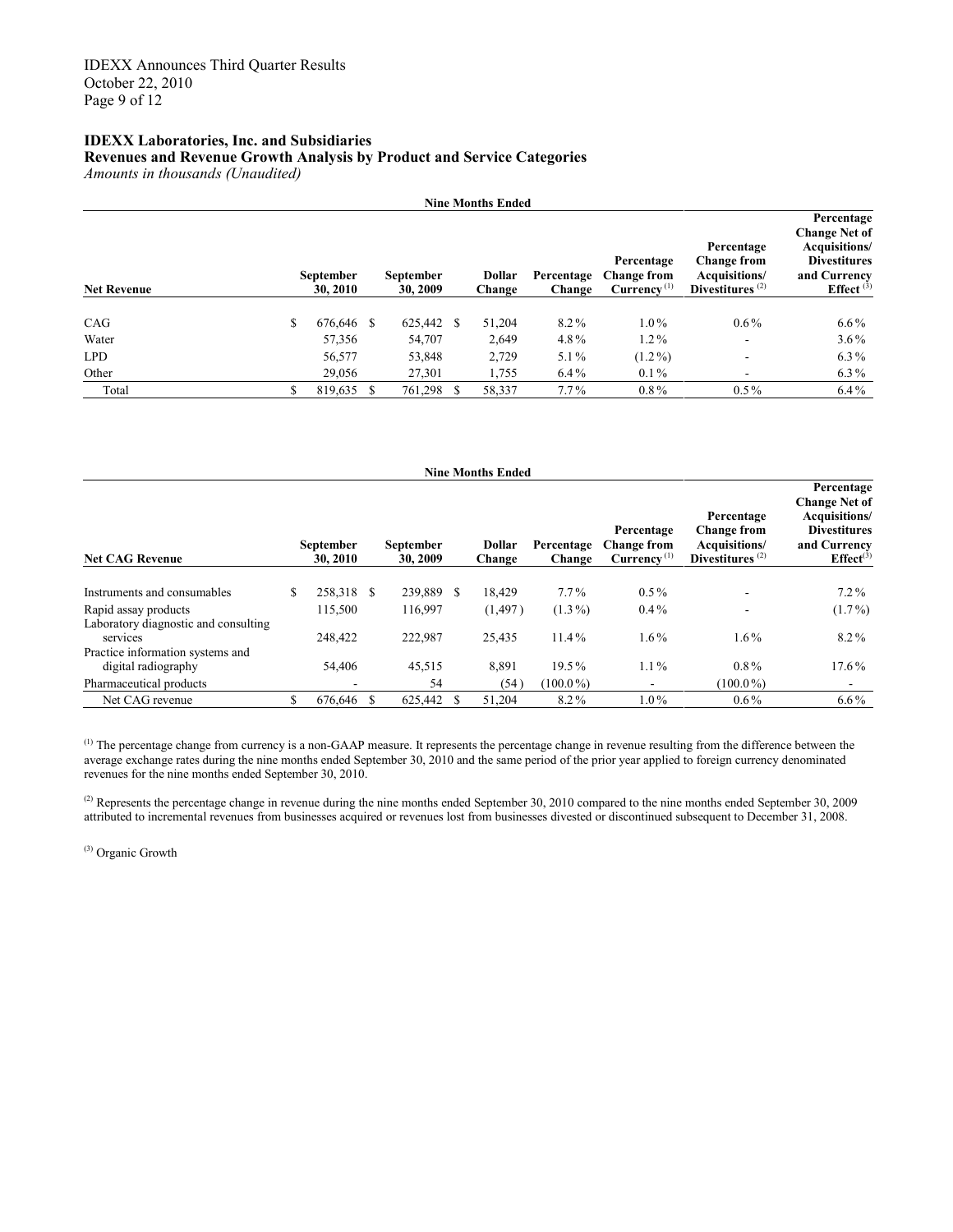**Consolidated Balance Sheet**

*Amounts in thousands (Unaudited)*

|                        |                                                     | September 30, | December 31,  |  |  |
|------------------------|-----------------------------------------------------|---------------|---------------|--|--|
|                        |                                                     | 2010          | 2009          |  |  |
| Assets:                | <b>Current Assets:</b>                              |               |               |  |  |
|                        | Cash and cash equivalents                           | S<br>133,512  | S<br>106,728  |  |  |
|                        | Accounts receivable, net                            | 120,454       | 115,107       |  |  |
|                        | Inventories, net                                    | 131,555       | 110,425       |  |  |
|                        | Other current assets                                | 44,390        | 44,078        |  |  |
|                        | <b>Total current assets</b>                         | 429,911       | 376,338       |  |  |
|                        | Property and equipment, at cost                     | 367,310       | 346,592       |  |  |
|                        | Less: accumulated depreciation                      | 166,700       | 146,646       |  |  |
|                        | Property and equipment, net                         | 200.610       | 199,946       |  |  |
|                        | Other long-term assets, net                         | 231,776       | 232,243       |  |  |
|                        | <b>Total assets</b>                                 | \$<br>862,297 | \$<br>808,527 |  |  |
| <b>Liabilities and</b> |                                                     |               |               |  |  |
| Stockholders'          |                                                     |               |               |  |  |
| <b>Equity:</b>         | <b>Current Liabilities:</b>                         |               |               |  |  |
|                        | Accounts payable                                    | \$<br>25,273  | \$<br>19,133  |  |  |
|                        | Accrued liabilities                                 | 108,184       | 104,959       |  |  |
|                        | Debt                                                | 126,762       | 119,603       |  |  |
|                        | Deferred revenue                                    | 10,714        | 12,610        |  |  |
|                        | <b>Total current liabilities</b>                    | 270,933       | 256,305       |  |  |
|                        | Long-term debt, net of current portion              | 3.639         | 4,281         |  |  |
|                        | Other long-term liabilities                         | 41.073        | 33,362        |  |  |
|                        | <b>Total long-term liabilities</b>                  | 44,712        | 37,643        |  |  |
|                        | Total IDEXX Laboratories, Inc. stockholders' equity | 546,614       | 514,569       |  |  |
|                        | Noncontrolling interest                             | 38            | 10            |  |  |
|                        | Total stockholders' equity                          | 546,652       | 514,579       |  |  |
|                        | Total liabilities and stockholders' equity          | S<br>862,297  | \$<br>808,527 |  |  |
|                        |                                                     |               |               |  |  |

### **IDEXX Laboratories, Inc. and Subsidiaries Selected Balance Sheet Information** *(Unaudited)*

|                      |                                             | September 30, | <b>June 30.</b> | March 31. | December 31, | September 30, |
|----------------------|---------------------------------------------|---------------|-----------------|-----------|--------------|---------------|
|                      |                                             | 2010          | <b>2010</b>     | 2010      | 2009         | 2009          |
| <b>Selected</b>      |                                             |               |                 |           |              |               |
| <b>Balance Sheet</b> | Days sales outstanding $^{(1)}$             | 41.9          | 41.8            | 41.7      | 38.9         | 41.2          |
| Information:         | Inventory turns <sup><math>(2)</math></sup> |               |                 | 2.0       |              | 1.8           |

(1) Days sales outstanding represents the average of the accounts receivable balances at the beginning and end of each quarter divided by revenue for that quarter, the result of which is then multiplied by 91.25 days.

(2) Inventory turns represents inventory-related cost of product sales for the 12 months preceding each quarter-end divided by the inventory balance at the end of the quarter.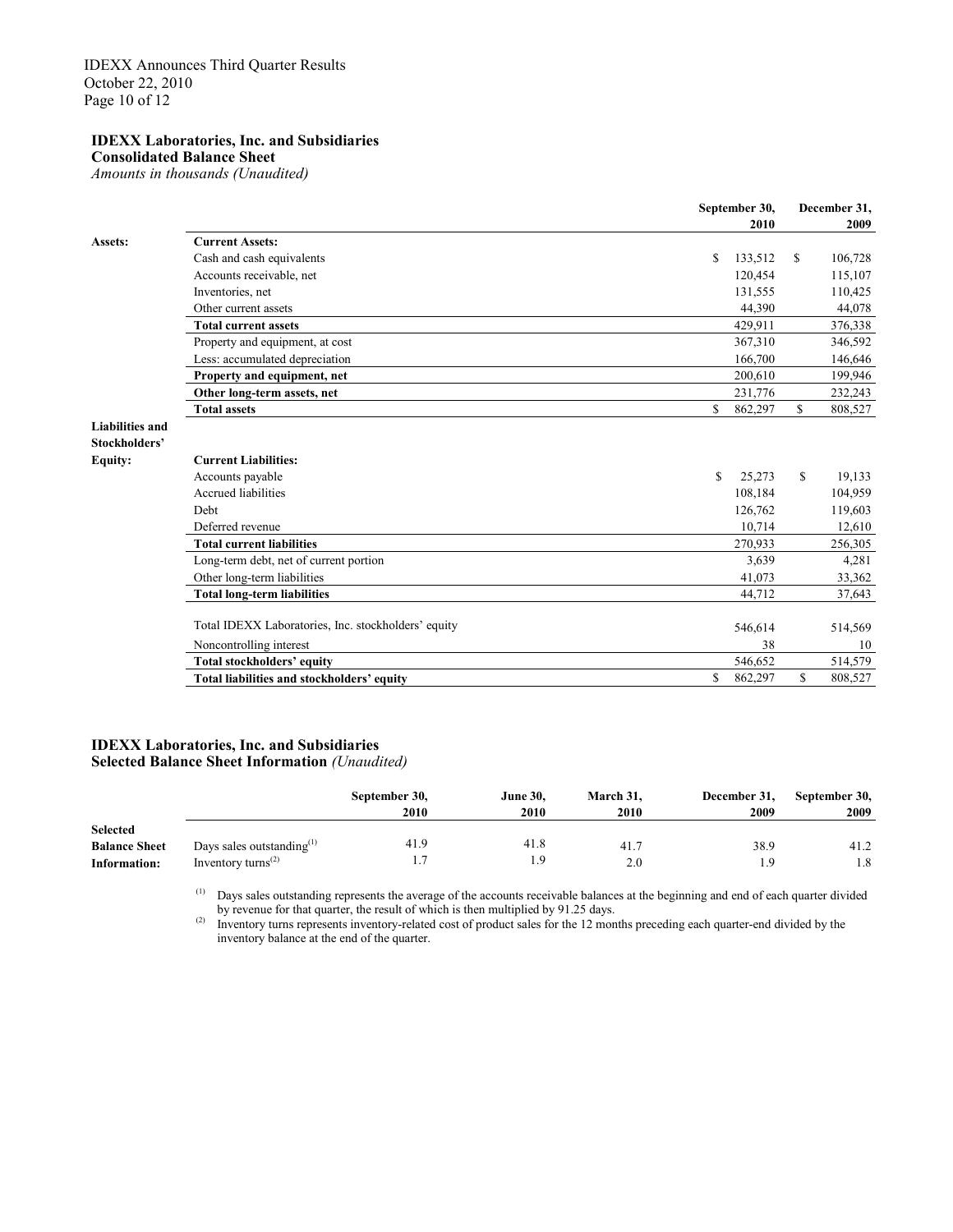### **IDEXX Laboratories, Inc. and Subsidiaries Consolidated Statement of Cash Flows**

*Amounts in thousands (Unaudited)*

|                   |                                                                                   |             | <b>Nine Months Ended</b> |              |               |
|-------------------|-----------------------------------------------------------------------------------|-------------|--------------------------|--------------|---------------|
|                   |                                                                                   |             | September 30,            |              | September 30, |
|                   |                                                                                   |             | 2010                     |              | 2009          |
| Operating:        | <b>Cash Flows from Operating Activities:</b>                                      |             |                          |              |               |
|                   | Net income                                                                        | $\mathbf S$ | 104,940                  | $\mathbb{S}$ | 91,274        |
|                   | Non-cash charges                                                                  |             | 48,424                   |              | 53,290        |
|                   | Changes in current assets and liabilities                                         |             | (10,088)                 |              | (25,210)      |
|                   | Tax benefit from exercises of stock options and vesting of restricted stock units |             | (13,293)                 |              | (3,851)       |
|                   | Net cash provided by operating activities                                         |             | 129,983                  |              | 115,503       |
| <b>Investing:</b> | <b>Cash Flows from Investing Activities:</b>                                      |             |                          |              |               |
|                   | Purchase of property and equipment                                                |             | (28, 646)                |              | (36,362)      |
|                   | Proceeds from disposition of pharmaceutical product lines                         |             |                          |              | 1,377         |
|                   | Proceeds from sale of property and equipment                                      |             | 86                       |              | 2,056         |
|                   | Acquisitions of intangible assets and businesses, net of cash acquired            |             | (244)                    |              | (6,680)       |
|                   | Net cash used by investing activities                                             |             | (28, 804)                |              | (39,609)      |
| <b>Financing:</b> | <b>Cash Flows from Financing Activities:</b>                                      |             |                          |              |               |
|                   | Borrowings on revolving credit facilities, net                                    |             | 7,135                    |              | (8,798)       |
|                   | Payment of other notes payable                                                    |             | (605)                    |              | (731)         |
|                   | Purchase of treasury stock                                                        |             | (117, 157)               |              | (57,966)      |
|                   | Proceeds from the exercises of stock options and employee stock purchase plans    |             | 22,055                   |              | 13,104        |
|                   | Tax benefit from exercises of stock options and vesting of restricted stock units |             | 13.293                   |              | 3.851         |
|                   | Net used by financing activities                                                  |             | (75, 279)                |              | (50, 540)     |
|                   | Net effect of changes in exchange rates on cash                                   |             | 884                      |              | 2,506         |
|                   | Net increase in cash and cash equivalents                                         |             | 26,784                   |              | 27,860        |
|                   | Cash and cash equivalents, beginning of period                                    |             | 106,728                  |              | 78,868        |
|                   | Cash and cash equivalents, end of period                                          | \$          | 133,512                  | S            | 106,728       |

### **IDEXX Laboratories, Inc. and Subsidiaries**

**Free Cash Flow**

*Amounts in thousands (Unaudited)*

|                  |                                                                                  | <b>Nine Months Ended</b><br>September 30,<br>September 30,<br>2010<br>129.983 |  |           |  |  |  |
|------------------|----------------------------------------------------------------------------------|-------------------------------------------------------------------------------|--|-----------|--|--|--|
|                  |                                                                                  |                                                                               |  |           |  |  |  |
|                  |                                                                                  |                                                                               |  | 2009      |  |  |  |
| <b>Free Cash</b> |                                                                                  |                                                                               |  |           |  |  |  |
| <b>Flow:</b>     | Net cash provided by operating activities                                        |                                                                               |  | 115,503   |  |  |  |
|                  | Financing cash flows attributable to tax benefit from exercises of stock options |                                                                               |  |           |  |  |  |
|                  | and vesting of restricted stock units                                            | 13.293                                                                        |  | 3,851     |  |  |  |
|                  | Purchase of property and equipment                                               | (28, 646)                                                                     |  | (36, 362) |  |  |  |
|                  | Free cash flow                                                                   | 114,630                                                                       |  | 82,992    |  |  |  |